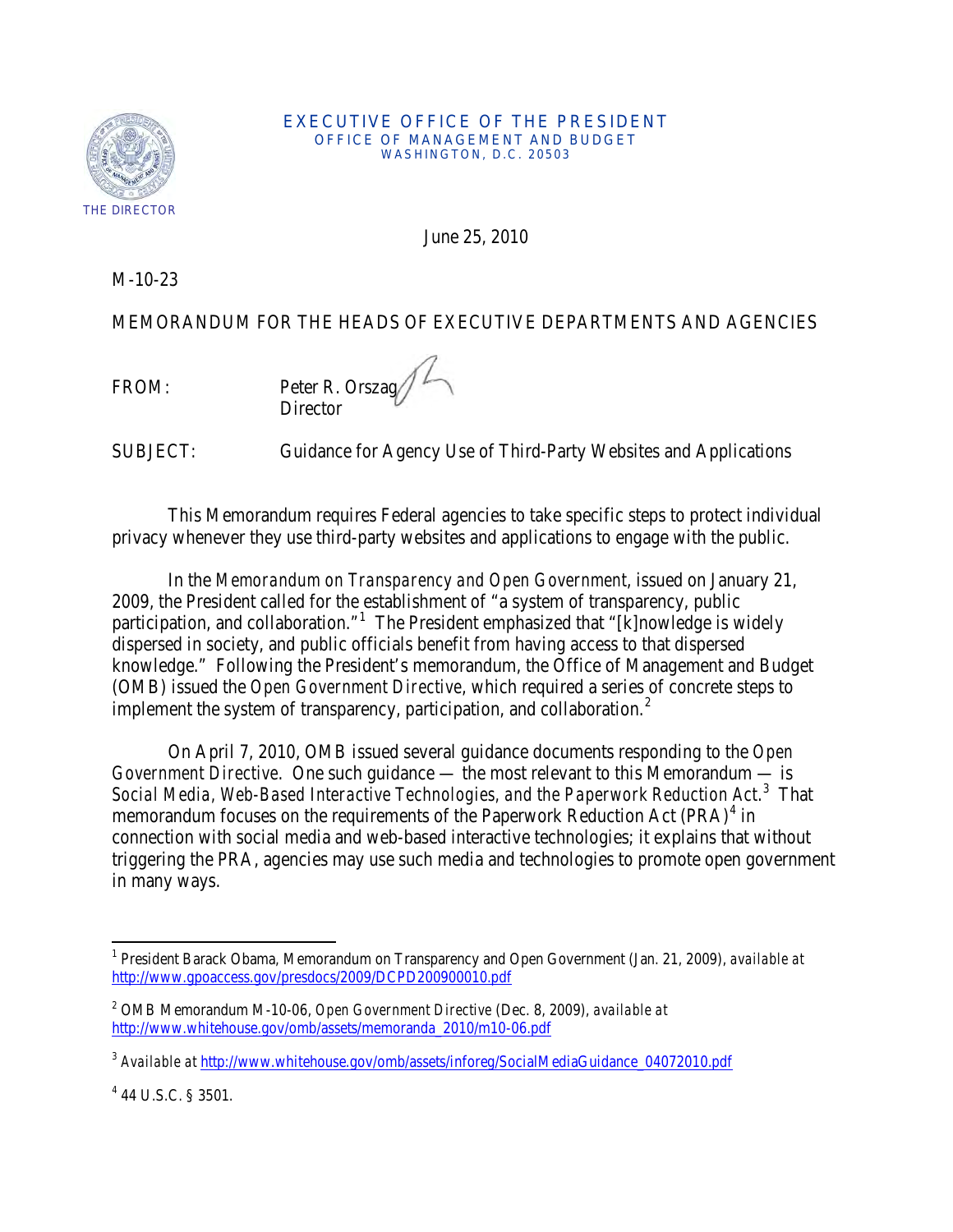Like the April 7, 2010 guidance and OMB's *Guidance for Online Use of Web*  Measurement and Customization Technologies,<sup>[5](#page-1-0)</sup> this Memorandum recognizes that open government increasingly relies on Federal agency uses of new technologies, such as social media networks and web 2.0 applications. Such uses offer important opportunities for promoting the goals of transparency, public participation, and collaboration. However, increased use of these technologies also requires greater vigilance by Federal agencies to protect individual privacy.

The purpose of this Memorandum is to help Federal agencies to protect privacy, consistent with law, whenever they use web-based technologies to increase openness in government. As explained below, the Memorandum builds on OMB's existing guidance; it calls for transparent privacy policies, individual notice, and a careful analysis of the privacy implications whenever Federal agencies choose to use third-party technologies to engage with the public. $6$ 

#### **1. Scope.**

This Memorandum applies to any Federal agency use of third-party websites or applications to engage with the public for the purpose of implementing the principles of the *Open Government Directive*. [7](#page-1-2) The guidance also applies when an agency relies on a contractor (or other non-Federal entity) to operate a third-party website or application to engage with the public on the agency's behalf. Whenever an agency uses web measurement and customization technologies, the agency should refer to OMB's memorandum providing *Guidance for Online Use of Web Measurement and Customization Technologies*.

#### **2. Existing Requirements.**

**Compliance with Existing Requirements.** Agencies are reminded of their obligation to comply with applicable privacy laws (including the Privacy Act of  $1974^8$  $1974^8$ ) and OMB guidance, as well as to consult established privacy principles.<sup>[9](#page-1-4)</sup> In addition, agencies should coordinate with their Senior Agency Official for Privacy (SAOP).

<span id="page-1-3"></span><sup>8</sup> 5 U.S.C. § 552a.

ı

<span id="page-1-0"></span><sup>5</sup> OMB Memorandum M-10-22, *Guidance for Online Use of Web Measurement and Customization Technologies*  (June 25, 2010), *available at* [http://www.whitehouse.gov/omb/assets/memoranda\\_2010/m10-22.pdf](http://www.whitehouse.gov/omb/assets/memoranda_2010/m10-22.pdf)

<span id="page-1-1"></span><sup>6</sup> Definitions are provided in the Appendix to this Memorandum.

<span id="page-1-2"></span> $<sup>7</sup>$  This guidance does not apply to internal agency activities (such as on intranets, applications, or interactions that do</sup> not involve the public) or to activities that are part of authorized law enforcement, national security, or intelligence activities.

<span id="page-1-4"></span><sup>&</sup>lt;sup>9</sup> Since 1973, a series of government reports — both general and agency-specific — have established Fair Information Practices that set forth many accepted principles of information privacy. *See, e.g.,* U.S. Dep't of Health, Educ., and Welfare, Secretary's Advisory Committee on Automated Personal Data Systems*, Records, Computers, and the Rights of Citizens* (1973), *available at* 

<http://aspe.hhs.gov/DATACNCL/1973privacy/tocprefacemembers.htm>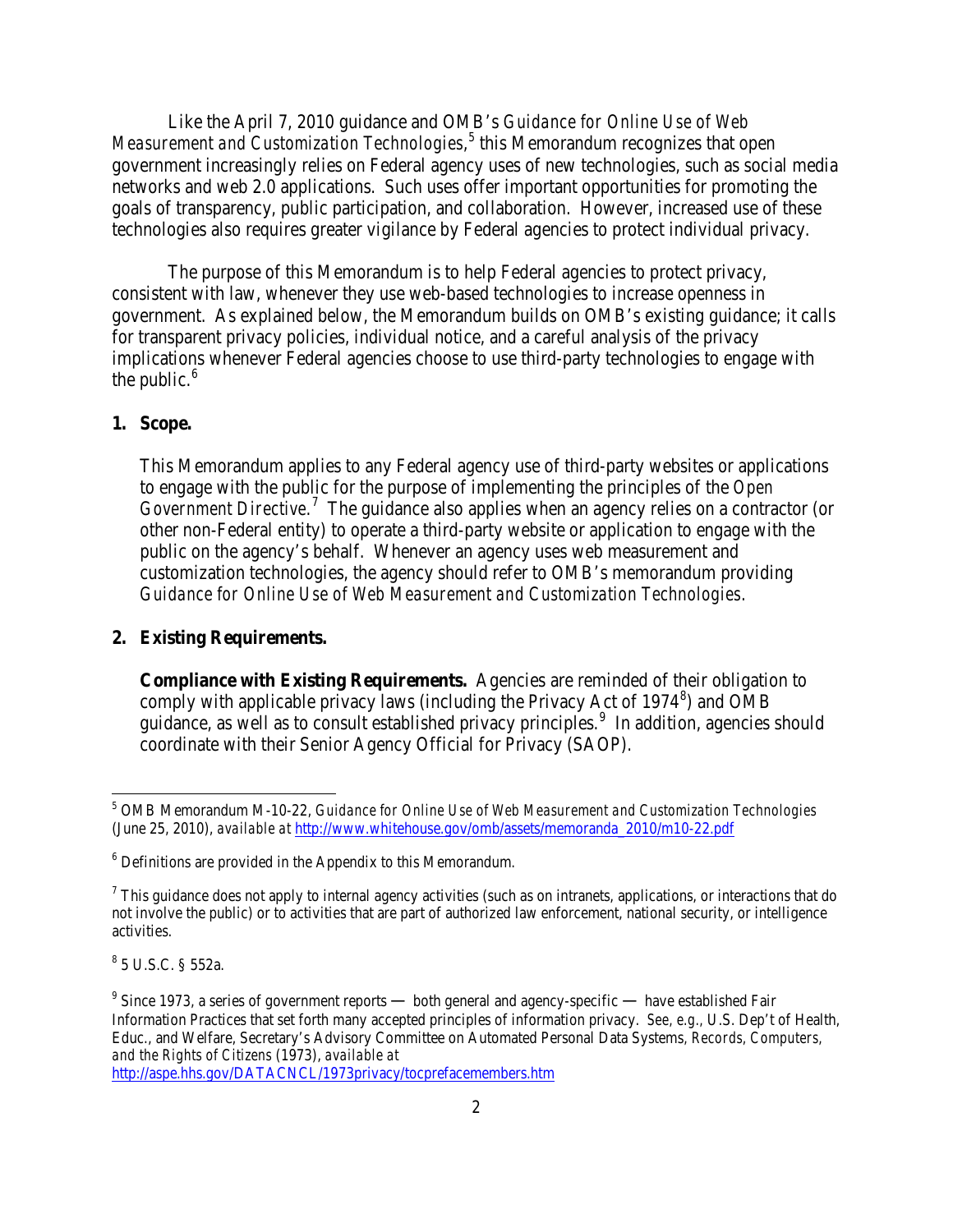**Modifications to Existing Guidance.** This Memorandum modifies the following OMB memoranda:

- OMB Memorandum M-03-22, *OMB Guidance for Implementing the Privacy Provisions of the E-Government Act of 2002*
- OMB Memorandum M-99-18, *Privacy Policies on Federal Web Sites*

#### **3. General Requirements.**

Subject to the requirements set forth below, agencies may use third-party websites and applications to engage openly with the public. These websites and applications offer new tools that will help people to connect with their government, promoting the goals of transparency, participation, and collaboration. At the same time, agencies should comply with the requirements in this Memorandum to ensure that privacy is fully protected.

Agencies should also provide individuals with alternatives to third-party websites and applications. People should be able to obtain comparable information and services through an agency's official website or other official means. For example, members of the public should be able to learn about the agency's activities and to communicate with the agency without having to join a third-party social media website. In addition, if an agency uses a third-party service to solicit feedback, the agency should provide an alternative government email address where users can also send feedback.

When using a third-party website or application, agencies should adhere to the following general requirements:

- a. **Third-Party Privacy Policies**. Before an agency uses any third-party website or application to engage with the public, the agency should examine the third party's privacy policy to evaluate the risks and determine whether the website or application is appropriate for the agency's use. In addition, the agency should monitor any changes to the third party's privacy policy and periodically reassess the risks.
- b. **External Links.** If an agency posts a link that leads to a third-party website or any other location that is not part of an official government domain, the agency should provide an alert to the visitor, such as a statement adjacent to the link or a "pop-up," explaining that visitors are being directed to a nongovernment website that may have different privacy policies from those of the agency's official website.
- c. **Embedded Applications.** If an agency incorporates or embeds a third-party application on its website or any other official government domain, the agency should take the necessary steps to disclose the third party's involvement and describe the agency's activities in its Privacy Policy, as specified in this Memorandum.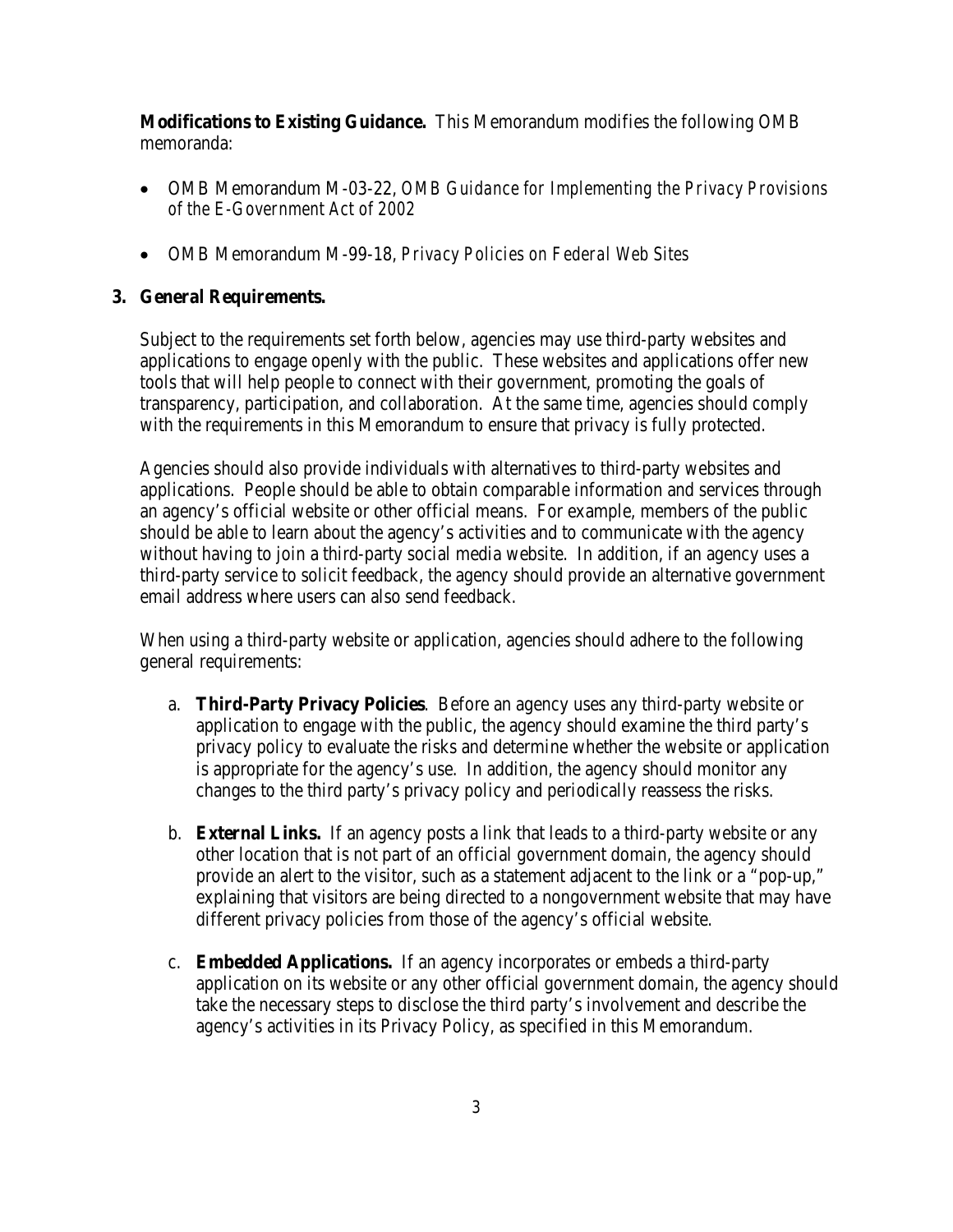- d. **Agency Branding.** In general, when an agency uses a third-party website or application that is not part of an official government domain, the agency should apply appropriate branding to distinguish the agency's activities from those of nongovernment actors. For example, to the extent practicable, an agency should add its seal or emblem to its profile page on a social media website to indicate that it is an official agency presence.
- e. **Information Collection.** If information is collected through an agency's use of a third-party website or application, the agency should collect only the information "necessary for the proper performance of agency functions and which has practical utility. $10^{\circ}$  If personally identifiable information (PII) is collected, the agency should collect only the minimum necessary to accomplish a purpose required by statute, regulation, or executive order.

#### **4. Requirements for Privacy Assessment and Public Notice.**

a. **Privacy Impact Assessments (PIAs).** While OMB Memorandum M-03-22[11](#page-3-1) provides broad guidance on the PIA process, an agency's use of third-party websites and applications raises new questions. For that reason, OMB is modifying its existing guidance to require an adapted PIA, described below, for an agency's use of such websites and applications.

The adapted PIA is required whenever an agency's use of a third-party website or application makes PII available to the agency. Each adapted PIA should be tailored to address the specific functions of the website or application, but adapted PIAs need not be more elaborate than the agency's other PIAs. In general, each PIA should be posted on the agency's official website.

The PIA should describe:

ı

- i. the specific purpose of the agency's use of the third-party website or application;
- ii. any PII that is likely to become available to the agency through public use of the third-party website or application;
- iii. the agency's intended or expected use of PII;
- iv. with whom the agency will share PII;

<span id="page-3-0"></span><sup>&</sup>lt;sup>10</sup> OMB Circular A-130, *available at* [http://www.whitehouse.gov/omb/Circulars\\_a130\\_a130trans4/](http://www.whitehouse.gov/omb/Circulars_a130_a130trans4/)

<span id="page-3-1"></span><sup>&</sup>lt;sup>11</sup> OMB Memorandum M-03-22, *OMB Guidance for Implementing the Privacy Provisions of the E-Government Act of 2002* (Sept. 26, 2003), *available at* [http://www.whitehouse.gov/omb/memoranda\\_m03-22/](http://www.whitehouse.gov/omb/memoranda_m03-22/)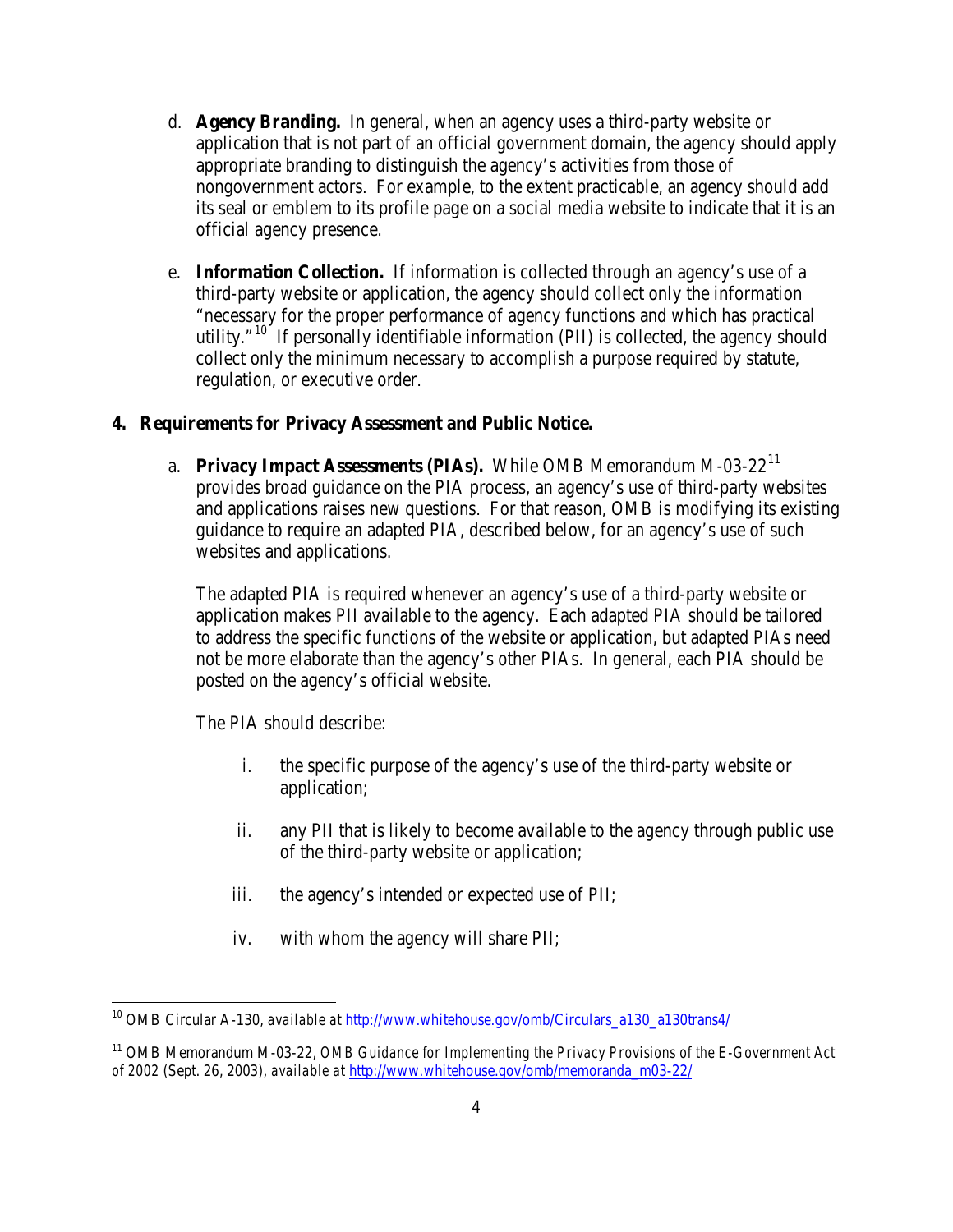- v. whether and how the agency will maintain PII, and for how long;
- vi. how the agency will secure PII that it uses or maintains;
- vii. what other privacy risks exist and how the agency will mitigate those risks; and
- viii. whether the agency's activities will create or modify a "system of records" under the Privacy Act. $^{12}$  $^{12}$  $^{12}$

In general, an agency's use of a third-party website or application should be covered in a single, separate PIA. However, an agency may prepare one PIA to cover multiple websites or applications that are functionally comparable, as long as the agency's practices are substantially similar across each website and application. If an agency's use of a website or application raises distinct privacy risks, the agency should prepare a PIA that is exclusive to that website or application.

An agency should work with its SAOP to determine how many PIAs are needed, to identify when updates to PIAs are necessary, and to ensure full compliance with OMB policies. OMB is available to provide further guidance on the PIA process and to direct agencies to model PIAs and other resources that may be useful.

- b. **Agency Privacy Policies.** OMB Memoranda M-99-18<sup>13</sup> and M-03-22 establish requirements for agency Privacy Policies. Agencies should continue to comply with existing guidance and should also update their Privacy Policy to describe their use of third-party websites and applications, including:
	- i. the specific purpose of the agency's use of the third-party websites or applications;
	- ii. how the agency will use PII that becomes available through the use of the third-party websites or applications;
	- iii. who at the agency will have access to PII;
	- iv. with whom PII will be shared outside the agency;
	- v. whether and how the agency will maintain PII, and for how long;
	- vi. how the agency will secure PII that it uses or maintains; and

l

<span id="page-4-0"></span><sup>12</sup> *See* 5 U.S.C. § 552a(5).

<span id="page-4-1"></span><sup>13</sup> OMB Memorandum M-99-18, *Privacy Policies on Federal Web Sites* (June 2, 1999), *available at* [http://www.whitehouse.gov/omb/memoranda\\_m99-18/](http://www.whitehouse.gov/omb/memoranda_m99-18/)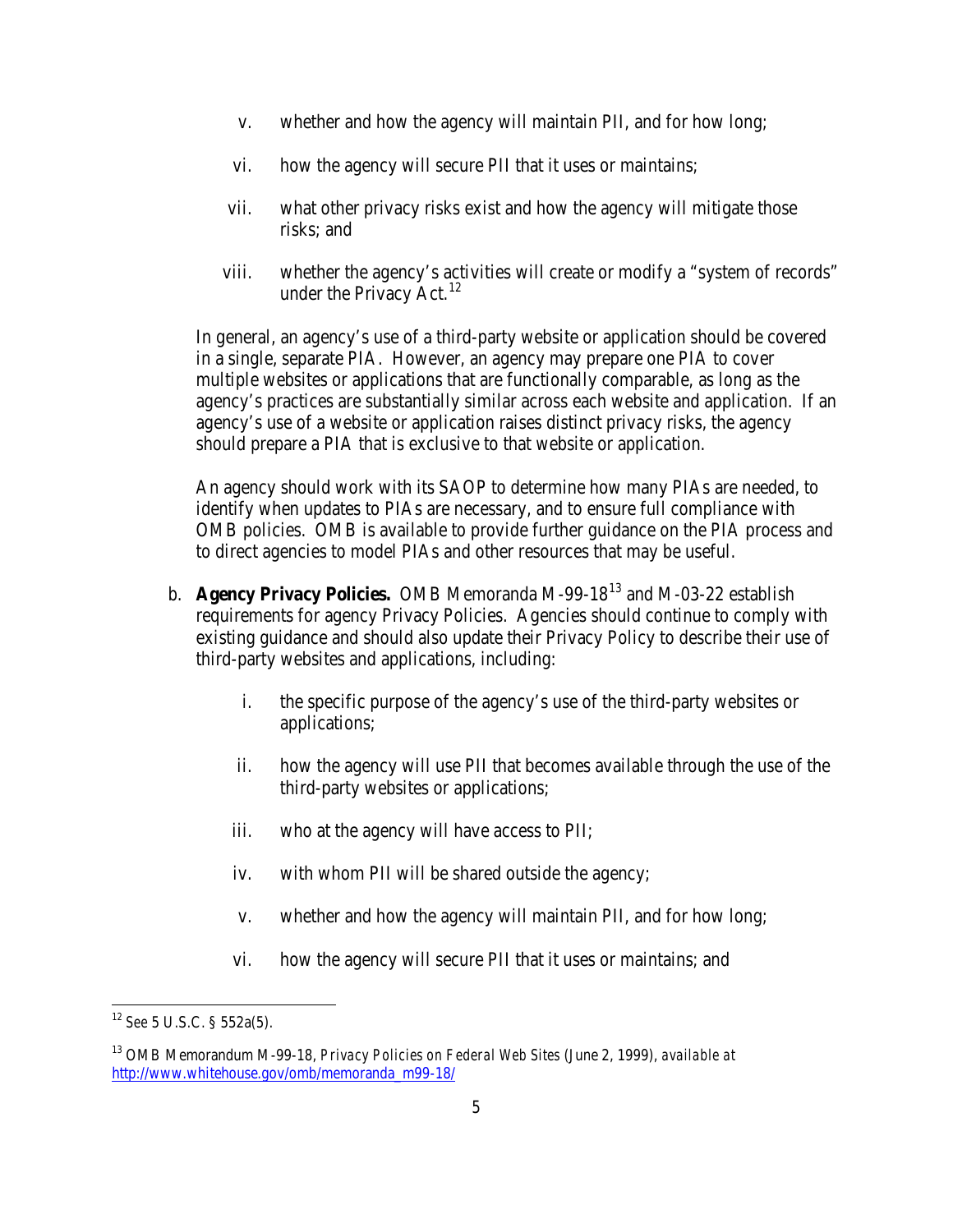vii. what other privacy risks exist and how the agency will mitigate those risks.

An agency should also, when feasible, provide links to the relevant privacy policies of the third-party websites and applications being used.

- c. **Agency Privacy Notices.** To the extent feasible, an agency should post a Privacy Notice, described below, on the third-party website or application itself.The Privacy Notice should:
	- i. explain that the website or application is not a government website or application, that it is controlled or operated by a third party, and that the agency's Privacy Policy does not apply to the third party;
	- ii. indicate whether and how the agency will maintain, use, or share PII that becomes available through the use of the third-party website or application;
	- iii. explain that by using the website or application to communicate with the agency, individuals may be providing nongovernment third parties access to PII;
	- iv. direct individuals to the agency's official website; and
	- v. direct individuals to the agency's Privacy Policy as described above.

An agency should take all practical steps to ensure that its Privacy Notice is conspicuous, salient, clearly labeled, written in plain language, and prominently displayed at all locations where the public might make PII available to the agency.

## **5. Role of the Senior Agency Official for Privacy (SAOP).**

When agencies are evaluating whether to use third-party websites or applications, they should consult with their SAOP. OMB Memorandum M-05-08 provides that an agency's SAOP shall have a "central policy-making role" and shall have "overall responsibility and accountability for ensuring the agency's implementation of information privacy protections."<sup>[14](#page-5-0)</sup> Agencies should confer with their SAOP at the earliest possible stage of their planning process, and consult with the SAOP through implementation and postimplementation review.

<span id="page-5-0"></span><sup>14</sup> OMB Memorandum M-05-08, *Designation of Senior Agency Officials for Privacy* (Feb. 11, 2005)*,* available at <http://www.whitehouse.gov/omb/assets/omb/memoranda/fy2005/m05-08.pdf>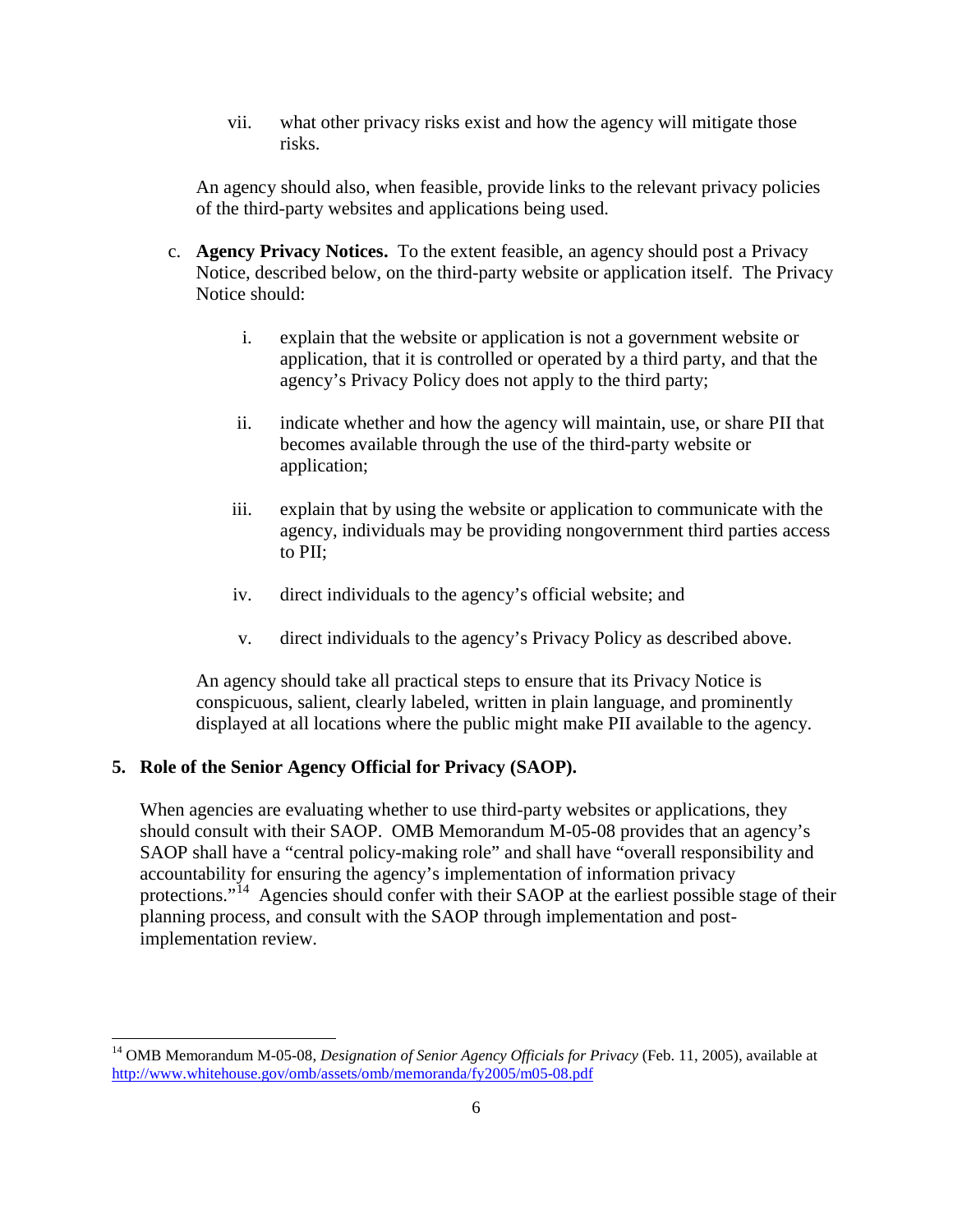# **6. OMB Assistance.**

When additional assistance is needed, an agency is encouraged to consult the appropriate Office of Information and Regulatory Affairs (OIRA) desk officer for clarification and guidance. For questions specifically about this Memorandum, agencies may contact OMB at privacy-oira@omb.eop.gov.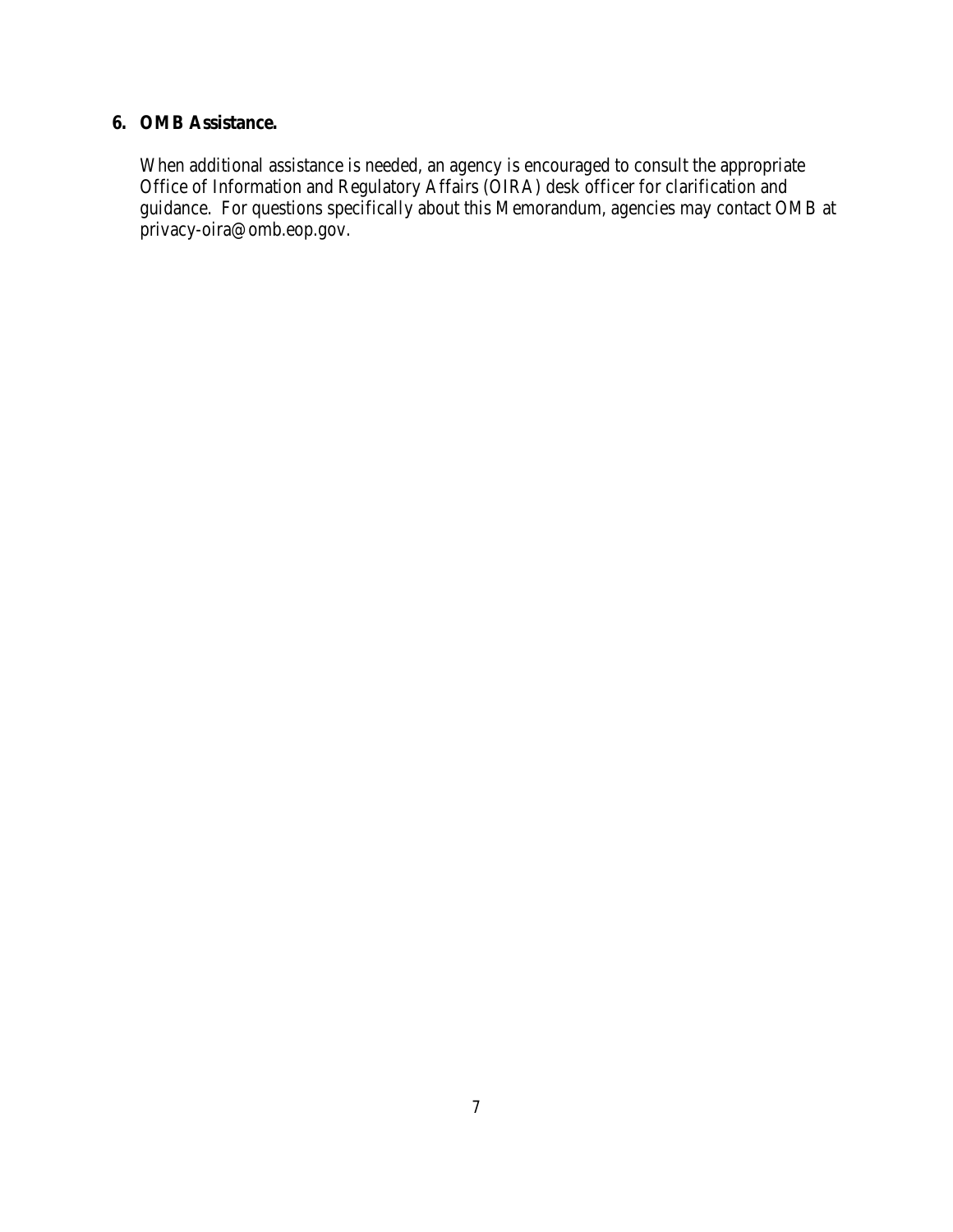## **Appendix**

## **Definitions**

**Third-party websites or applications.** The term "third-party websites or applications" refers to web-based technologies that are not exclusively operated or controlled by a government entity, or web-based technologies that involve significant participation of a nongovernment entity. Often these technologies are located on a ".com" website or other location that is not part of an official government domain.[15](#page-7-0) However, third-party applications can also be embedded or incorporated on an agency's official website.

**Personally Identifiable Information (PII).** The term "PII," as defined in OMB Memorandum M-07-[16](#page-7-1)<sup>16</sup> refers to information that can be used to distinguish or trace an individual's identity, either alone or when combined with other personal or identifying information that is linked or linkable to a specific individual. The definition of PII is not anchored to any single category of information or technology. Rather, it requires a case-by-case assessment of the specific risk that an individual can be identified. In performing this assessment, it is important for an agency to recognize that non-PII can become PII whenever additional information is made publicly available — in any medium and from any source — that, when combined with other available information, could be used to identify an individual.

**Make PII Available.** The term "make PII available" includes any agency action that causes PII to become available or accessible to the agency, whether or not the agency solicits or collects it. In general, an individual can make PII available to an agency when he or she provides, submits, communicates, links, posts, or associates PII while using the website or application. "Associate" can include activities commonly referred to as "friend-ing," "following," "liking," joining a "group," becoming a "fan," and comparable functions.

Privacy Impact Assessment (PIA). The term "PIA," which is now subject to the modifications in this Memorandum, was defined in OMB Memorandum  $M-03-22^{17}$  $M-03-22^{17}$  $M-03-22^{17}$  as:

[A]n analysis of how information is handled: (i) to ensure handling conforms to applicable legal, regulatory, and policy requirements regarding privacy, (ii) to determine the risks and effects of collecting, maintaining and disseminating information in identifiable form in an electronic information system, and (iii) to examine and evaluate

<span id="page-7-0"></span><sup>15</sup> *See* OMB Memorandum M-05-04, *Policies for Federal Agency Public Websites* (Dec. 17, 2004) (identifying ".gov," ".mil," and "Fed.us" as appropriate government domains), *available at*  <http://www.whitehouse.gov/OMB/memoranda/fy2005/m05-04.pdf>

<span id="page-7-1"></span><sup>16</sup> OMB Memorandum M-07-16, *Safeguarding Against and Responding to the Breach of Personally Identifiable Information* (May 22, 2007), *available at* <http://www.whitehouse.gov/OMB/memoranda/fy2007/m07-16.pdf>

<span id="page-7-2"></span><sup>17</sup> OMB Memorandum M-03-22, *OMB Guidance for Implementing the Privacy Provisions of the E-Government Act of 2002* (Sept. 26, 2003), *available at* [http://www.whitehouse.gov/omb/memoranda\\_m03-22/](http://www.whitehouse.gov/omb/memoranda_m03-22/)